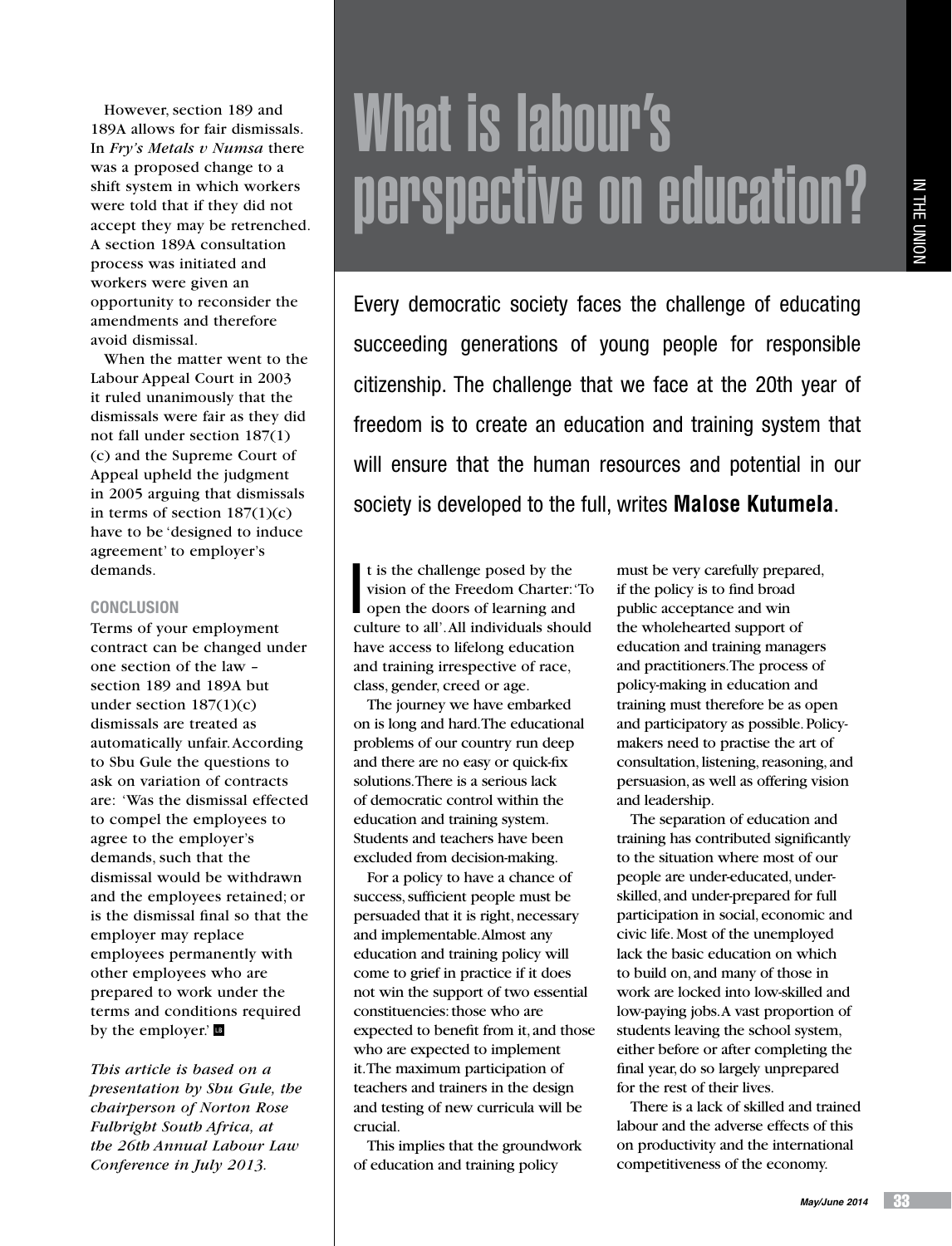

# **Teacher union collaboration**

The objective of this programme is to address teacher development issues and ensure that the teachers in South Africa receive ongoing professional development, with the teacher unions, Department of Basic Education and provincial education departments playing a critical role in ensuring that this objective is achieved.

### **QLTC**

Through the Quality Learning and Teaching Campaign (QLTC), the department and its partners, labour included, aim to make education a societal matter. This campaign is bearing fruit through the signing of the Nedlac Accord in July 2011 by leaders of organised labour, Business Unity South Africa (BUSA), community constituencies and the government.

Five members from the unions that are party to the Education Labour Relations Council (ELRC) were then seconded to the department to drive the campaign.

### **Discipline in schools**

Discipline, safety and security pose a serious challenge in our schools. This includes violence, bullying, child abuse, substance abuse, HIV and AIDS, and the carrying of guns and weapons to schools. Schools have to come up with effective strategies to ensure that they remain places where educators and learners can safely engage in

teaching and learning. As required by section 8(2) of SASA an important question is: 'To what extend are the school governing bodies capable of establishing a disciplined and purposeful school environment, dedicated to the environment and maintenance of the quality of the learning process'.

The department, teacher unions, parents and other stakeholders held a discipline summit on 5-6 March 2014 to deal with challenges faced by our schools.

There is total lack of discipline in schools and it has deteriorated to such an extent that students severely injure teachers and fellow colleagues to an extent that some are killed.

### **Skills acquisition**

Simply put, skills acquisition is exactly what it sounds like: learning to do things. There is one important caveat – you want to learn to do things well, usually gained through training or experience. Skills acquisition is important because the skills we attain throughout our lives contribute to our overall human capital (our undefinable intrinsic value as a person). Acquiring skills can help us to advance in life. There is no issue that should be addressed more urgently than that of skills acquisition by the youth considering the failure of our basic education to yield the expected positive results with its attendant consequences. The importance of skills acquisition as a panacea to youth development

cannot be over-emphasised because its roles to national development are multi-dimensional.

According to the *Sunday Times* 16 February 2014, 14,500 people never set foot in a classroom during some projects and as such this is described as a waste of time. The aim of the programme, the National Rural Youth Service Corps which was the brain child of Department of Rural Development, was meant to provide unemployed young people with the skills to help them get a job. To address South Africa's massive unemployment, particularly among the rural youth it was meant for basic courses such as construction and agriculture. Students were to study at FET colleges, followed by work experience.

Some participants spent three weeks of induction at the luxury four star hotels like the Hans Merensky Golf Estate when cheaper quotations were received. Some of them stayed in bed and breakfast lodgings for nearly a year doing nothing because the department had failed to supply tools for their practical exercises. There is a woman who received a stipend of R1,320 while sitting at home since September 2010. She was supposed to be registered for a national diploma in office administration. The coordinator indicated that they had forgotten as the course had already been completed. Not everyone is impressed with the government's charity, as some